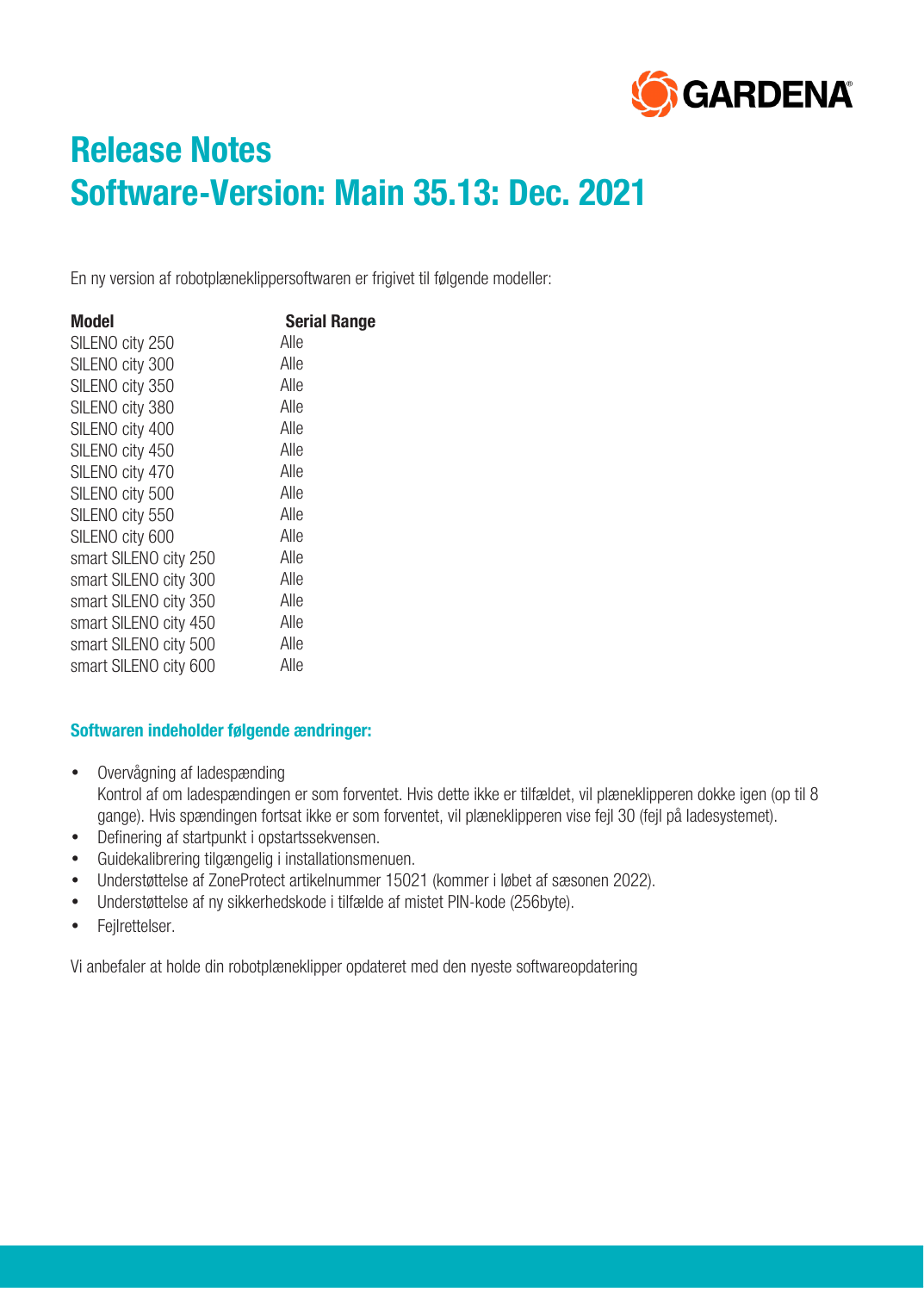

# **Release Notes Software-Version: Main 20.28: Dec. 2020**

En ny version af robotplæneklippersoftwaren er frigivet til følgende modeller:

| Model                 | <b>Serial Range</b> |
|-----------------------|---------------------|
| SILENO city 250       | Alle                |
| SILENO city 300       | Alle                |
| SILENO city 350       | Alle                |
| SILENO city 380       | Alle                |
| SILENO city 400       | Alle                |
| SILENO city 450       | Alle                |
| SILENO city 470       | Alle                |
| SILENO city 500       | Alle                |
| SILENO city 550       | Alle                |
| SILENO city 600       | Alle                |
| smart SILENO city 250 | Alle                |
| smart SILENO city 300 | Alle                |
| smart SILENO city 450 | Alle                |
| smart SILENO city 500 | Alle                |
| smart SILENO city 600 | Alle                |

### **Softwaren inkluderer følgende ændringer:**

- Start ved start (robotplæneklipperen starter ved at trykke på start også hvis batteriet ikke er fuldt opladet.)
- Forbedret håndtering af passage (hvis plænekliperen er sidder fast i en small passage under klipning, guider guidekablet den tilbage til ladestationen til opladning.)
- Flere mindre forbedringer

Vi anbefaler at holde din robotplæneklipper opdateret med den nyeste softwareopdatering.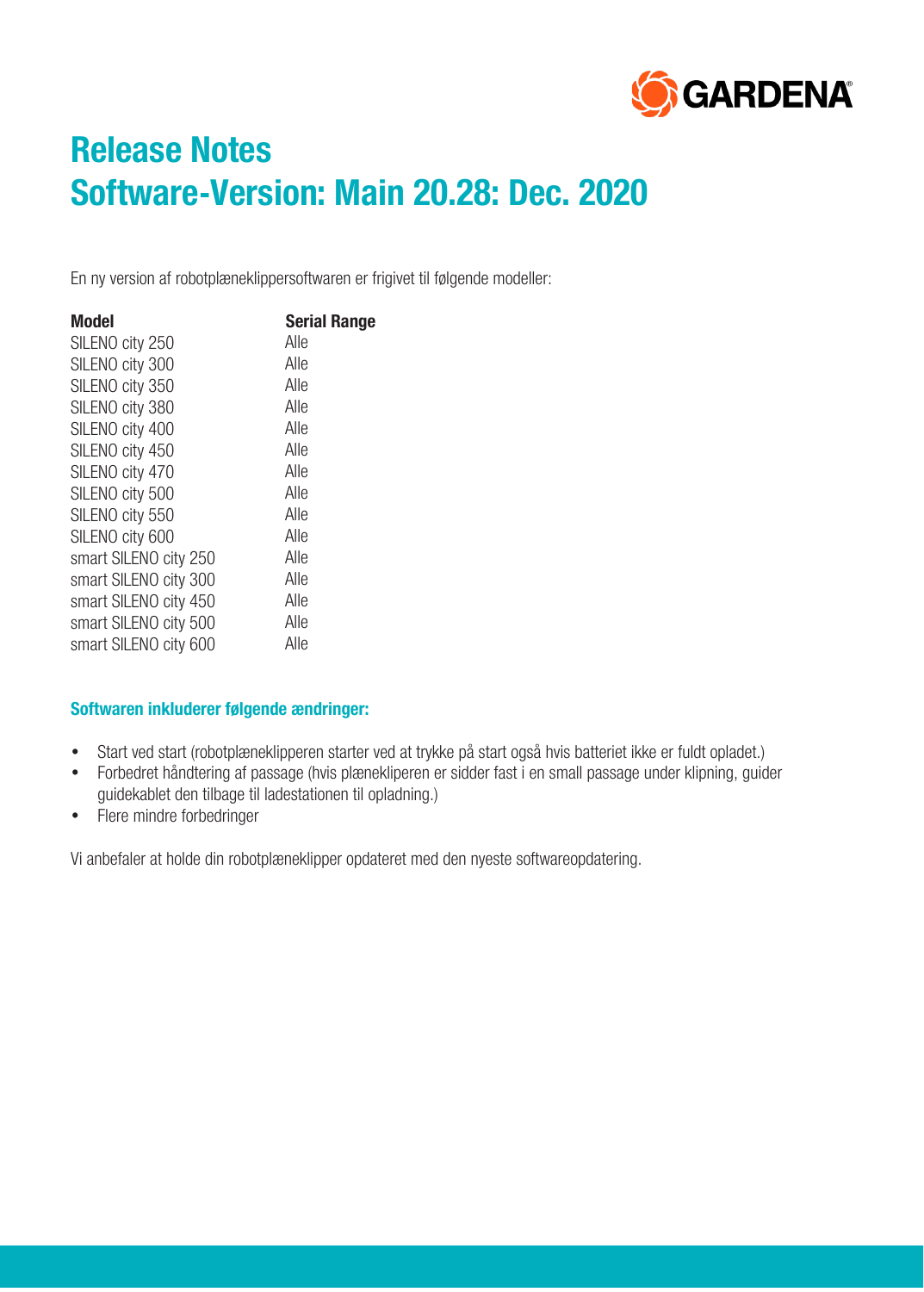

# **Release Notes Software-Version: Main 20.25: Juni 2020**

En ny version af robotplæneklippersoftwaren er frigivet til alle (smart) SILENO city:

### **Softwaren inkluderer følgende ændringer:**

- Rettet en usædvanlig bug hvor robotten stopper og drejer under klipningen.
- Forskellige optimeringer der gør din robotplæneklipper endnu mere pålidelig i diverse situationer.
- Grundversion til yderligere funktioner.

Vi anbefaler at holde din robotplæneklipper opdateret med den nyeste softwareopdatering.